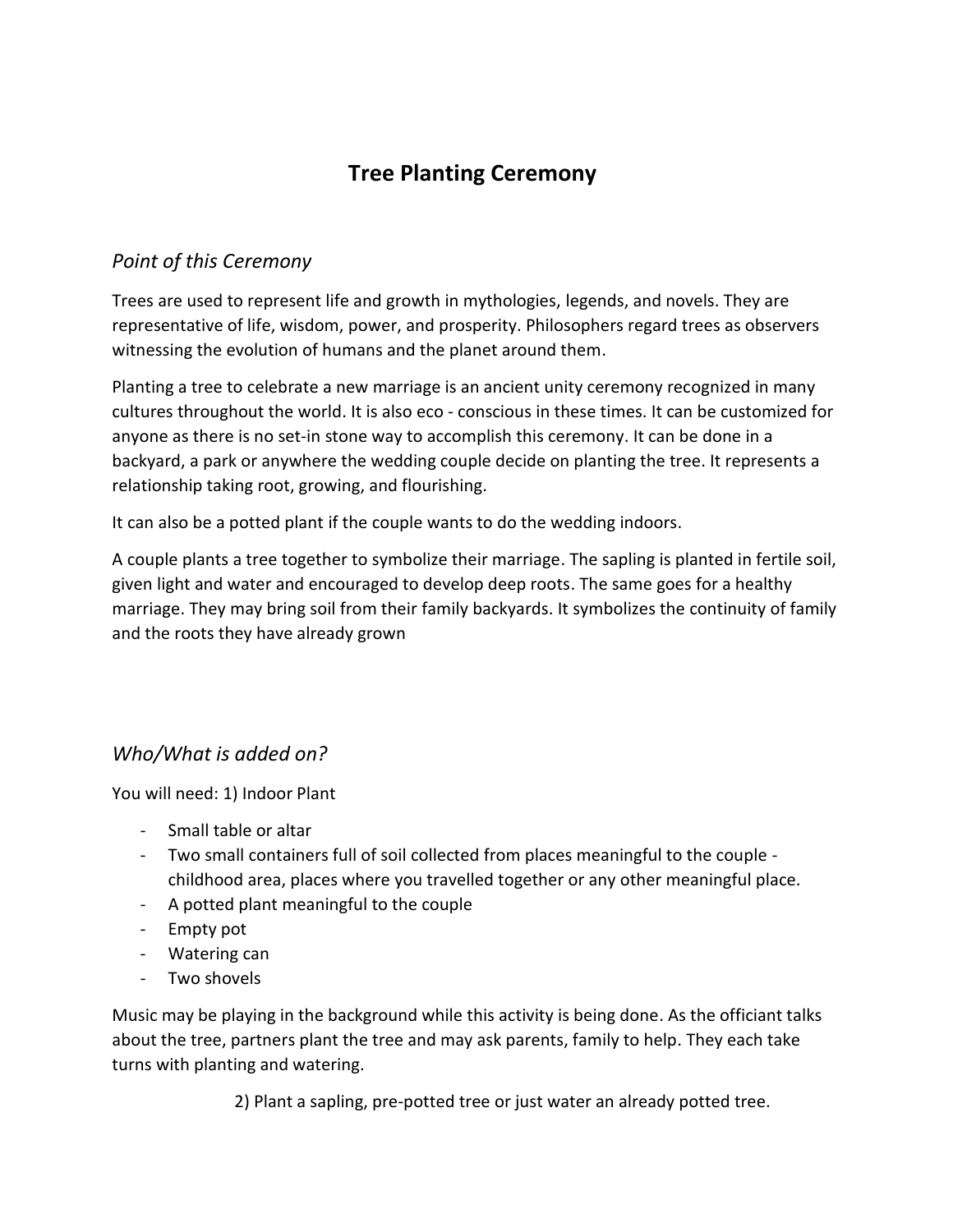#### Choosing the Tree

You may choose to plant the type of tree that you shared a kiss under or one that means something to each of you for whatever special reason you choose.

Here are some choices.

Oak representing life, health, and family unity

Bamboo, embodies strength, flexibility, and renewal

Birch is fast growing and appeal to eco- conscious couples

Elm trees represent unity, a new perspective and freedom

Maple trees symbolize longevity, abundance, and protection.

Willows are hardy, rapidly growing trees associated with adaptability, renewal, and survival.

Apple trees suggest love, truth, beauty, and fertility. In Danish folklore, they are said to wither around adultery.

Fig trees indicate faith, stability, and enlightenment

Pear trees have pretty white flowers, can produce fruit for up to 50 years and represent longevity, good health, and abundance.

Pomegranate trees are ancient symbols of fertility and prosperity.

The white jasmine tree is known for its beautiful fragrant blossoms and is a symbol of sweet, romantic love.

#### *Possible Wording to use*

The officiant acknowledges the tree and talks about its significance.

Many times, the wedding couple write something about why they have chosen the tree and the intention behind it.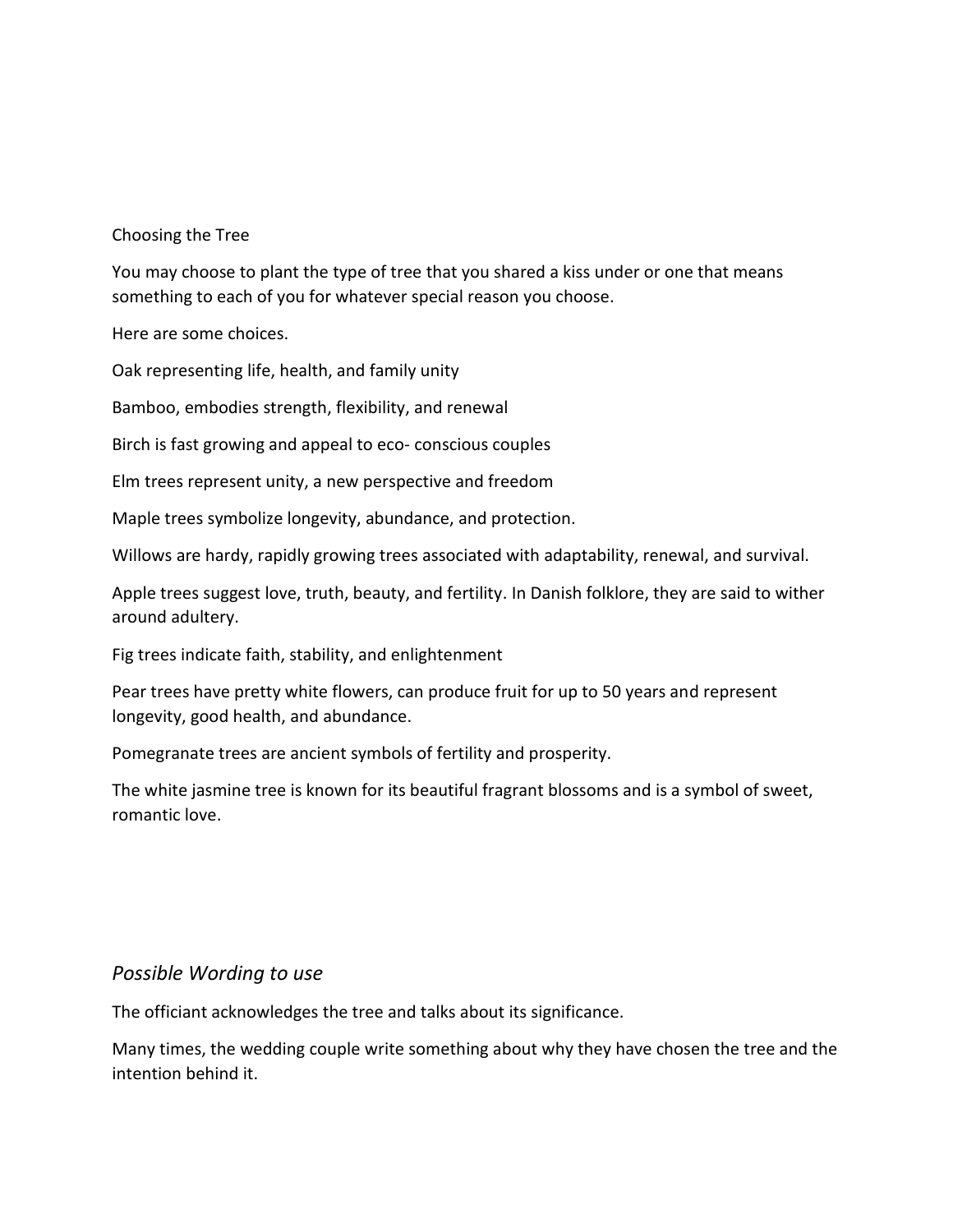They may have a poem or song that is shared here as well.

When performing a unity ceremony, you talk about the meaning behind it. It symbolizes your joining together and once you are joined, what you create cannot be undone.

You may say "The Bride and Groom will now plant a tree signifying the joining of their lives together, the commitment that they have made to one another, and the strength and nurturing each will provide to the relationship as they grow and mature together."

**Oriented States of the Contract Oriented States of the Contract Oriented States of the Contract Oriented States** 

and and and and a special place, a place where you brought this tree here to establish, to nurture and care for, that it may surround you forever with the beauty we now see. In this place where we all stand, you brought something else beautiful --- the relationship that is becoming your marriage. Here you are declaring it and pledging it, promising to establish and nurture it. We are all here with you to celebrate your relationship as it is and as it is yet to be. Your life together will have the same seasons and needs as your tree. There will be growth in the spring and loss like fall: there will giving as the blossoming flower and rest as the seed beneath the snow. You will have to care deeply for your new tree and for the life that is now yours together. Nurture it. Appreciate your differences and cultivate them. You will have to take care of yourself, if for no other reason than out of love for the other. You will need the support of family and friends to reach full growth. As you caringly chose to plant this tree as a declaration of your marriage, so remember its lessons for life together through the seasons that are yours to share. And may those seasons bring you and yours joy and happiness.

## **Tree Ceremony Wedding Poems**

#### From **THE PROPHET** by Kahlil Gibran "On Marriage"

You were born together, and together you shall be forevermore

You shall be together when the white wings of death scatter your days

But let there be spaces in your togetherness, and let the winds of the heavens dance between you…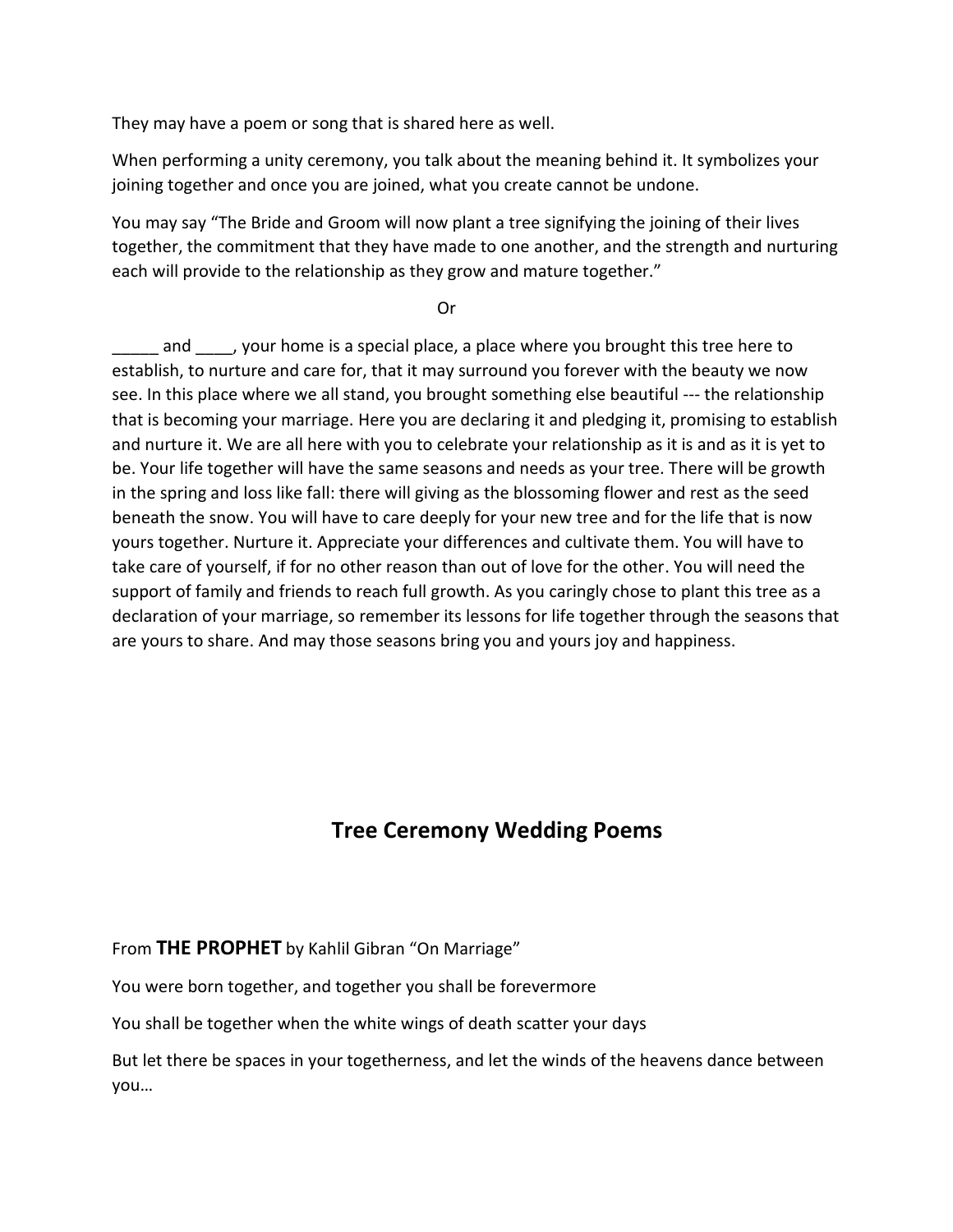Even as the strings of a lute are alone though they quiver with the same music.

Give your hearts, but not into each other's keeping.

For only the hand of life can contain your hearts.

And stand together yet not too near together.

For the pillars of the temple stand apart, and the oak tree and the cypress grow not in each other's shadow

Love, like a tree, Sends its roots down deep So, when the storms of life abound And the winds of adversity blow, It shakes and bends And goes with the flow But doesn't break or fall. And during times of drought It drives it roots down deeper So, whatever comes and goes Summer, winter, spring, or fall The good times and the bad It stands the test of all

#### **The Gift of a Tree** by Lenore Hetrick

Trees offer to those who love them A message of peace and rest. They bring the glow of the setting sun As if vanishes in the west. They tell of years that swiftly pass